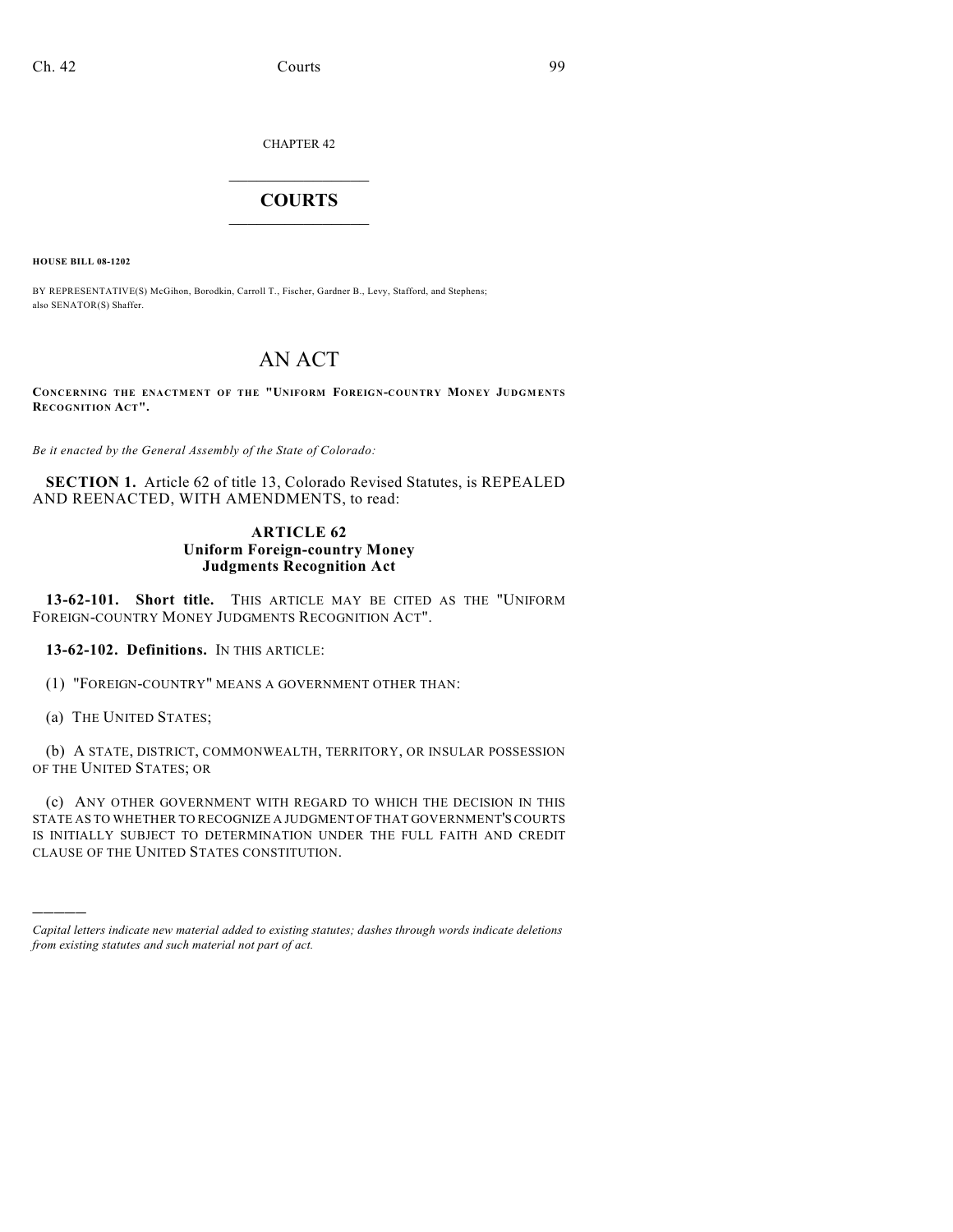(2) "FOREIGN-COUNTRY JUDGMENT" MEANS A JUDGMENT OF A COURT OF A FOREIGN COUNTRY.

**13-62-103. Applicability.** (1) EXCEPT AS OTHERWISE PROVIDED IN SUBSECTION (2) OF THIS SECTION, THIS ARTICLE APPLIES TO A FOREIGN-COUNTRY JUDGMENT TO THE EXTENT THAT THE JUDGMENT:

(a) GRANTS OR DENIES RECOVERY OF A SUM OF MONEY; AND

(b) UNDER THE LAW OF THE FOREIGN COUNTRY WHERE RENDERED, IS FINAL, CONCLUSIVE, AND ENFORCEABLE.

(2) THIS ARTICLE DOES NOT APPLY TO A FOREIGN-COUNTRY JUDGMENT, EVEN IF THE JUDGMENT GRANTS OR DENIES RECOVERY OF A SUM OF MONEY, TO THE EXTENT THAT THE JUDGMENT IS:

(a) A JUDGMENT FOR TAXES;

(b) A FINE OR OTHER PENALTY; OR

(c) A JUDGMENT FOR DIVORCE, SUPPORT, OR MAINTENANCE, OR OTHER JUDGMENT RENDERED IN CONNECTION WITH DOMESTIC RELATIONS.

(3) A PARTY SEEKING RECOGNITION OF A FOREIGN-COUNTRY JUDGMENT HAS THE BURDEN OF ESTABLISHING THAT THIS ARTICLE APPLIES TO THE FOREIGN-COUNTRY JUDGMENT.

**13-62-104. Standards for recognition of foreign-country judgment.** (1) EXCEPT AS OTHERWISE PROVIDED IN SUBSECTIONS (2) AND (3) OF THIS SECTION, A COURT OF THIS STATE SHALL RECOGNIZE A FOREIGN-COUNTRY JUDGMENT TO WHICH THIS ARTICLE APPLIES.

(2) A COURT OF THIS STATE MAY NOT RECOGNIZE A FOREIGN-COUNTRY JUDGMENT IF:

(a) THE JUDGMENT WAS RENDERED UNDER A JUDICIAL SYSTEM THAT DOES NOT PROVIDE IMPARTIAL TRIBUNALS OR PROCEDURES COMPATIBLE WITH THE REQUIREMENTS OF DUE PROCESS OF LAW;

(b) THE FOREIGN COURT DID NOT HAVE PERSONAL JURISDICTION OVER THE DEFENDANT; OR

(c) THE FOREIGN COURT DID NOT HAVE JURISDICTION OVER THE SUBJECT MATTER.

(3) A COURT OF THIS STATE NEED NOT RECOGNIZE A FOREIGN-COUNTRY JUDGMENT IF:

(a) THE DEFENDANT IN THE PROCEEDING IN THE FOREIGN COURT DID NOT RECEIVE NOTICE OF THE PROCEEDING IN SUFFICIENT TIME TO ENABLE THE DEFENDANT TO DEFEND;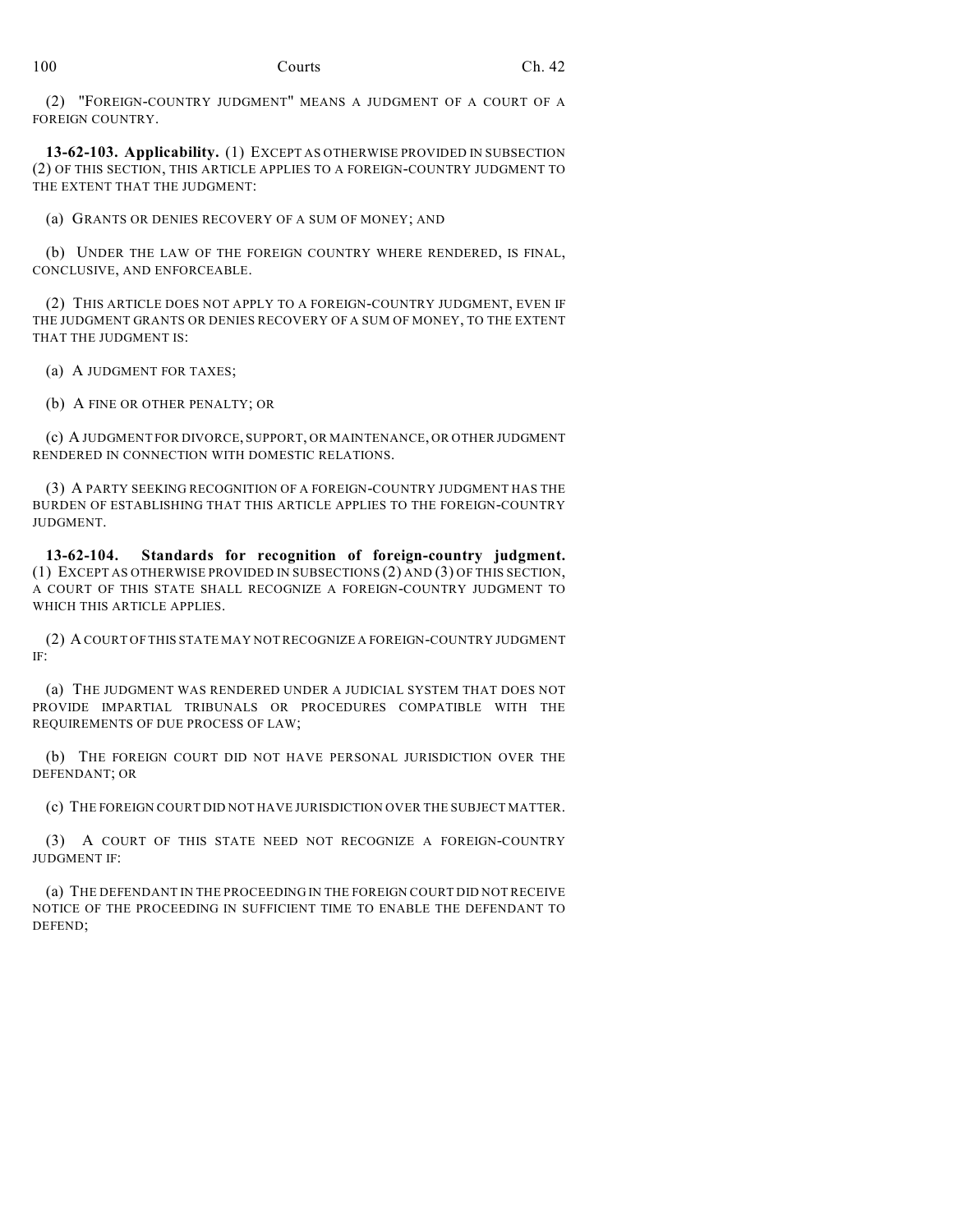(b) THE JUDGMENT WAS OBTAINED BY FRAUD THAT DEPRIVED THE LOSING PARTY OF AN ADEQUATE OPPORTUNITY TO PRESENT ITS CASE;

(c) THE JUDGMENT OR THE CLAIM FOR RELIEF ON WHICH THE JUDGMENT IS BASED IS REPUGNANT TO THE PUBLIC POLICY OF THIS STATE OR OF THE UNITED STATES;

(d) THE JUDGMENT CONFLICTS WITH ANOTHER FINAL AND CONCLUSIVE JUDGMENT;

(e) THE PROCEEDING IN THE FOREIGN COURT WAS CONTRARY TO AN AGREEMENT BETWEEN THE PARTIES UNDER WHICH THE DISPUTE IN QUESTION WAS TO BE DETERMINED OTHERWISE THAN BY PROCEEDINGS IN THAT FOREIGN COURT;

(f) IN THE CASE OF JURISDICTION BASED ONLY ON PERSONAL SERVICE, THE FOREIGN COURT WAS A SERIOUSLY INCONVENIENT FORUM FOR THE TRIAL OF THE ACTION;

(g) THE JUDGMENT WAS RENDERED IN CIRCUMSTANCES THAT RAISE SUBSTANTIAL DOUBT ABOUT THE INTEGRITY OF THE RENDERING COURT WITH RESPECT TO THE JUDGMENT; OR

(h) THE SPECIFIC PROCEEDING IN THE FOREIGN COURT LEADING TO THE JUDGMENT WAS NOT COMPATIBLE WITH THE REQUIREMENTS OF DUE PROCESS OF LAW.

(4) A PARTY RESISTING RECOGNITION OF A FOREIGN-COUNTRY JUDGMENT HAS THE BURDEN OF ESTABLISHING THAT A GROUND FOR NONRECOGNITION STATED IN SUBSECTION (2) OR (3) OF THIS SECTION EXISTS.

**13-62-105. Personal jurisdiction.** (1) A FOREIGN-COUNTRY JUDGMENT MAY NOT BE REFUSED RECOGNITION FOR LACK OF PERSONAL JURISDICTION IF:

(a) THE DEFENDANT WAS SERVED WITH PROCESS PERSONALLY IN THE FOREIGN COUNTRY;

(b) THE DEFENDANT VOLUNTARILY APPEARED IN THE PROCEEDING, OTHER THAN FOR THE PURPOSE OF PROTECTING PROPERTY SEIZED OR THREATENED WITH SEIZURE IN THE PROCEEDING OR OF CONTESTING THE JURISDICTION OF THE COURT OVER THE DEFENDANT;

(c) THE DEFENDANT, BEFORE THE COMMENCEMENT OF THE PROCEEDING, HAD AGREED TO SUBMIT TO THE JURISDICTION OF THE FOREIGN COURT WITH RESPECT TO THE SUBJECT MATTER INVOLVED;

(d) THE DEFENDANT WAS DOMICILED IN THE FOREIGN COUNTRY WHEN THE PROCEEDING WAS INSTITUTED OR WAS A CORPORATION OR OTHER FORM OF BUSINESS ORGANIZATION THAT HAD ITS PRINCIPAL PLACE OF BUSINESS IN, OR WAS ORGANIZED UNDER THE LAWS OF, THE FOREIGN COUNTRY;

(e) THE DEFENDANT HAD A BUSINESS OFFICE IN THE FOREIGN COUNTRY AND THE PROCEEDING IN THE FOREIGN COURT INVOLVED A CLAIM FOR RELIEF ARISING OUT OF BUSINESS DONE BY THE DEFENDANT THROUGH THAT OFFICE IN THE FOREIGN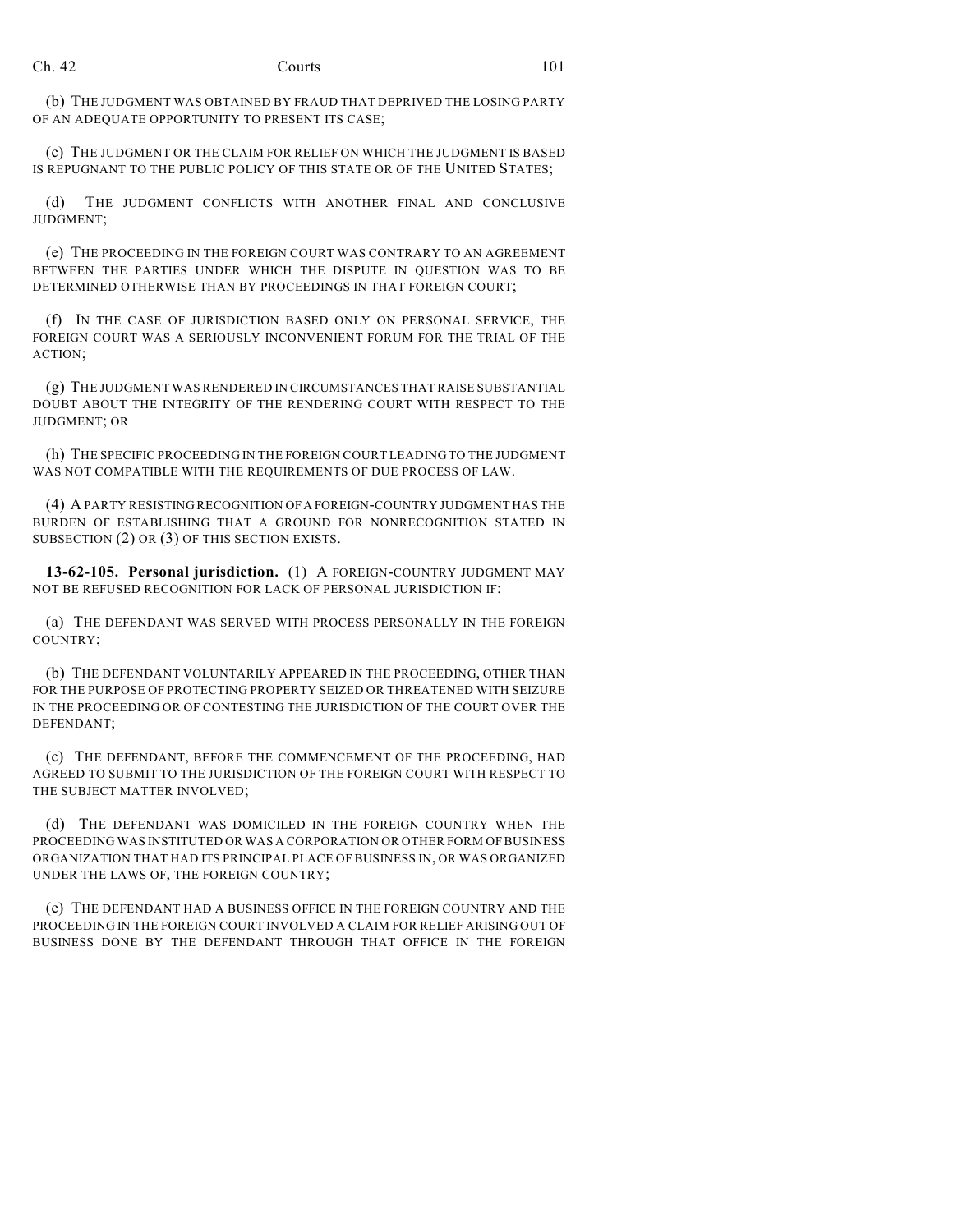COUNTRY; OR

(f) THE DEFENDANT OPERATED A MOTOR VEHICLE OR AIRPLANE IN THE FOREIGN COUNTRY AND THE PROCEEDING INVOLVED A CLAIM FOR RELIEF ARISING OUT OF THAT OPERATION.

(2) THE LIST OF BASES FOR PERSONAL JURISDICTION IN SUBSECTION (1) OF THIS SECTION IS NOT EXCLUSIVE. THE COURTS OF THIS STATE MAY RECOGNIZE BASES OF PERSONAL JURISDICTION OTHER THAN THOSE LISTED IN SUBSECTION (1) OF THIS SECTION AS SUFFICIENT TO SUPPORT A FOREIGN-COUNTRY JUDGMENT.

**13-62-106. Procedure for recognition of foreign-country judgment.** (1) IF RECOGNITION OF A FOREIGN-COUNTRY JUDGMENT IS SOUGHT AS AN ORIGINAL MATTER, THE ISSUE OF RECOGNITION SHALL BE RAISED BY FILING AN ACTION SEEKING RECOGNITION OF THE FOREIGN- COUNTRY JUDGMENT.

(2) IF RECOGNITION OF A FOREIGN-COUNTRY JUDGMENT IS SOUGHT IN A PENDING ACTION, THE ISSUE OF RECOGNITION MAY BE RAISED BY COUNTERCLAIM, CROSS-CLAIM, OR AFFIRMATIVE DEFENSE.

**13-62-107. Effect of recognition of foreign-country judgment.** (1) IF THE COURT IN A PROCEEDING UNDER SECTION 13-62-106 FINDS THAT THE FOREIGN-COUNTRY JUDGMENT IS ENTITLED TO RECOGNITION UNDER THIS ARTICLE THEN, TO THE EXTENT THAT THE FOREIGN-COUNTRY JUDGMENT GRANTS OR DENIES RECOVERY OF A SUM OF MONEY, THE FOREIGN-COUNTRY JUDGMENT IS:

(a) CONCLUSIVE BETWEEN THE PARTIES TO THE SAME EXTENT AS THE JUDGMENT OF A SISTER STATE ENTITLED TO FULL FAITH AND CREDIT IN THIS STATE WOULD BE CONCLUSIVE; AND

(b) ENFORCEABLE IN THE SAME MANNER AND TO THE SAME EXTENT AS A JUDGMENT RENDERED IN THIS STATE.

**13-62-108. Stay of proceedings pending appeal of foreign-country judgment.** IF A PARTY ESTABLISHES THAT AN APPEAL FROM A FOREIGN-COUNTRY JUDGMENT IS PENDING OR WILL BE TAKEN, THE COURT MAY STAY ANY PROCEEDINGS WITH REGARD TO THE FOREIGN-COUNTRY JUDGMENT UNTIL THE APPEAL IS CONCLUDED, THE TIME FOR APPEAL EXPIRES, OR THE APPELLANT HAS HAD SUFFICIENT TIME TO PROSECUTE THE APPEAL AND HAS FAILED TO DO SO.

**13-62-109. Statute of limitations.** AN ACTION TO RECOGNIZE A FOREIGN-COUNTRY JUDGMENT MUST BE COMMENCED WITHIN THE EARLIER OF THE TIME DURING WHICH THE FOREIGN-COUNTRY JUDGMENT IS EFFECTIVE IN THE FOREIGN COUNTRY OR FIFTEEN YEARS FROM THE DATE THAT THE FOREIGN-COUNTRY JUDGMENT BECAME EFFECTIVE IN THE FOREIGN COUNTRY.

**13-62-110. Uniformity of interpretation.** IN APPLYING AND CONSTRUING THIS UNIFORM ACT, CONSIDERATION MUST BE GIVEN TO THE NEED TO PROMOTE UNIFORMITY OF THE LAW WITH RESPECT TO ITS SUBJECT MATTER AMONG STATES THAT ENACT IT.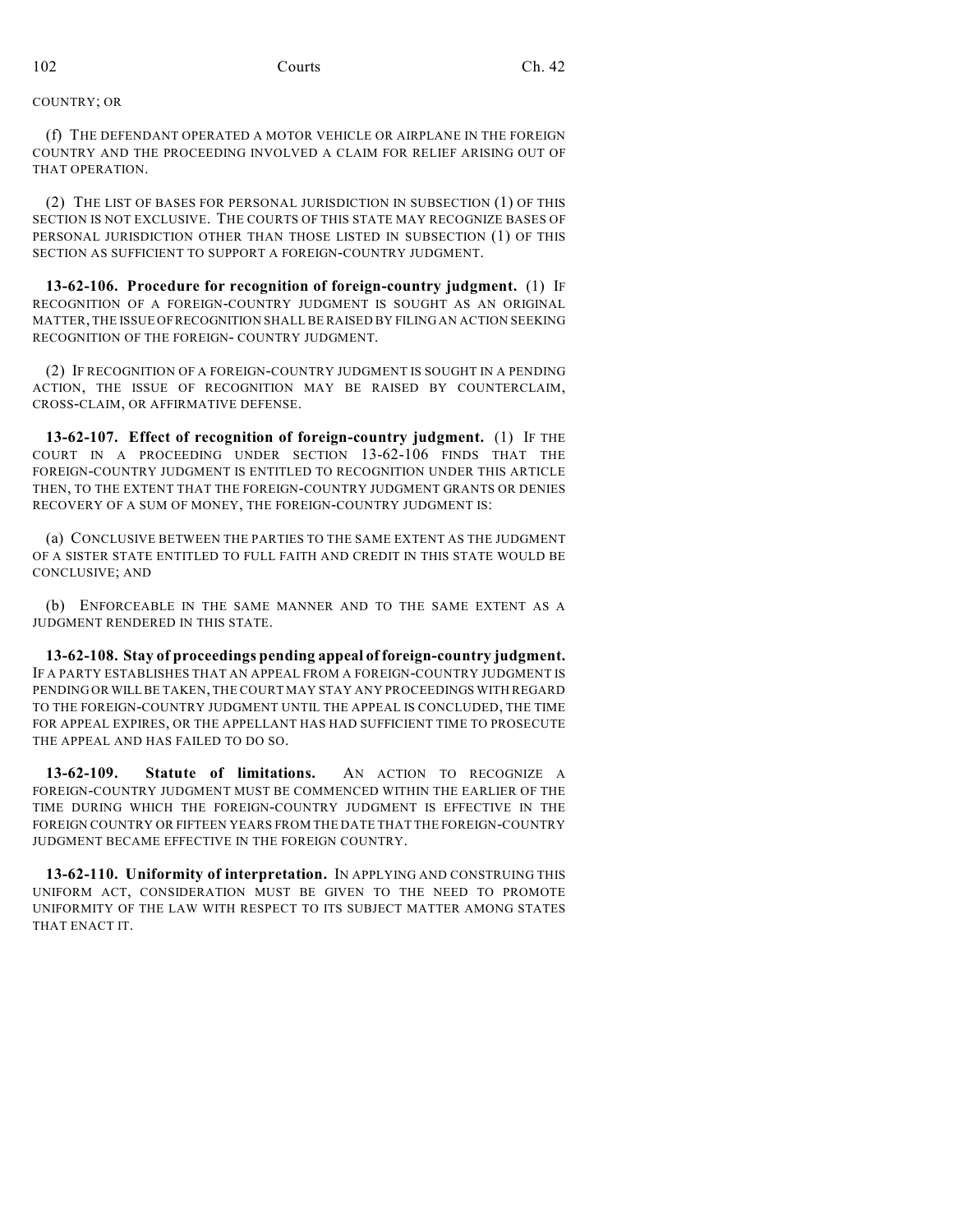**13-62-111. Saving clause.** THIS ARTICLE DOES NOT PREVENT THE RECOGNITION UNDER PRINCIPLES OF COMITY OR OTHERWISE OF A FOREIGN-COUNTRY JUDGMENT NOT WITHIN THE SCOPE OF THIS ARTICLE.

**13-62-112. Applicability.** THIS ARTICLE APPLIES TO ALL ACTIONS COMMENCED ON OR AFTER THE EFFECTIVE DATE OF THIS ARTICLE IN WHICH THE ISSUE OF RECOGNITION OF A FOREIGN-COUNTRY JUDGMENT IS RAISED.

**SECTION 2.** 11-37.5-301 (3), Colorado Revised Statutes, is amended to read:

**11-37.5-301. Legislative declaration - asset protection - purpose and perspective - limitations upon recognition of foreign judgments.** (3) The "Uniform Foreign Money-Judgments Recognition Act" "UNIFORM FOREIGN-COUNTRY MONEY JUDGMENTS RECOGNITION ACT", article 62 of title 13, C.R.S., signifies a departure from comity because it codifies the principles of comity but with certain exceptions and modifications. This part 3 enacts a further departure from comity that is intended to uphold the state's interest in extending to a customer of a foreign capital depository the maximum amount of privacy possible within prudential limits as well as state and federal law.

**SECTION 3.** 11-37.5-302 (2) and (3), Colorado Revised Statutes, are amended to read:

**11-37.5-302. Definitions.** As used in this part 3, unless the context otherwise requires:

(2) "Foreign judgment" has the same meaning as IS PROVIDED FOR THE TERM "FOREIGN-COUNTRY JUDGMENT" in section 13-62-102 (2), C.R.S.

(3) "Foreign state" has the same meaning as IS PROVIDED FOR THE TERM "FOREIGN-COUNTRY" in section 13-62-102 (1), C.R.S.

**SECTION 4.** 11-37.5-303 (1) (b), Colorado Revised Statutes, is amended to read:

**11-37.5-303. Defense against enforcement of foreign judgments - depository obligations.** (1) A foreign capital depository shall, unless relieved of the responsibility by a waiver signed by a depository customer, provide a customer with competent legal counsel and defense against:

(b) The execution of a foreign judgment in Colorado pursuant to section 13-62-104 13-62-107, C.R.S., but only to the extent that the execution would affect the customer's assets in the depository.

**SECTION 5.** 11-37.5-305 (2), Colorado Revised Statutes, is amended to read:

**11-37.5-305. Burden of proof - financial liabilities.** (2) The customer or the foreign capital depository acting on behalf of a customer bears the burden of proving that any one of the grounds for nonrecognition provided for in section  $13-62-105$  (2) 13-62-104 (3), C.R.S., exists.